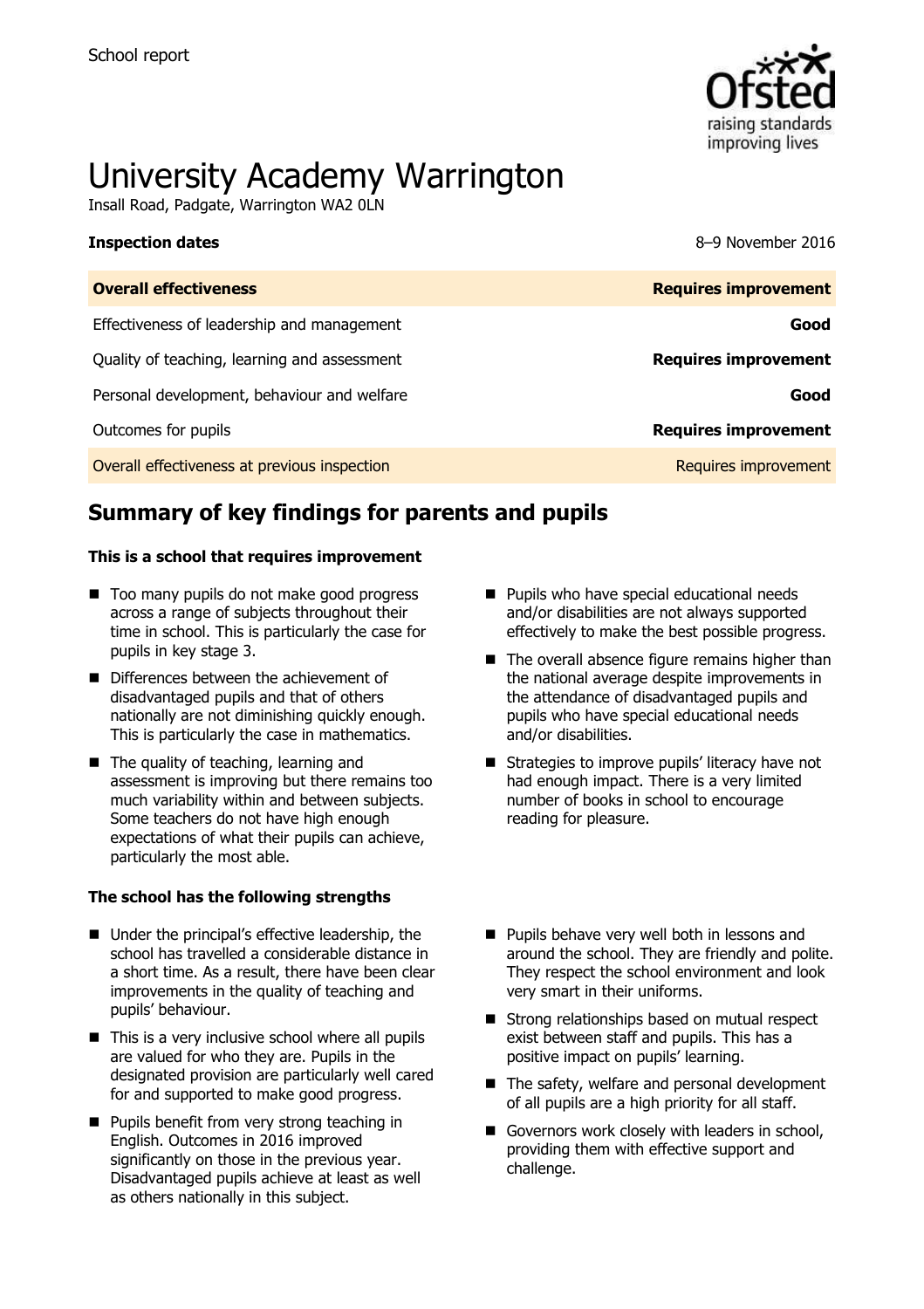

# **Full report**

### **What does the school need to do to improve further?**

- **Improve outcomes for pupils by:** 
	- ensuring that, in all subjects, pupils make at least good progress relative to their starting points
	- building on the improvements secured so far to make certain that differences in achievement between disadvantaged pupils and others nationally diminish quickly, particularly in mathematics.
- **IMPROM** Improve the quality of teaching and learning further by making sure that all teachers:
	- have the highest expectations of what their pupils can achieve, particularly those in key stage 3
	- challenge the most able pupils in order for them to attain the highest possible grades
	- provide the right level of challenge and support for pupils who have special educational needs and/or disabilities.
- Improve the overall attendance of pupils and reduce the number who are persistently absent.
- **Provide more books for pupils to read for pleasure both in school and at home.**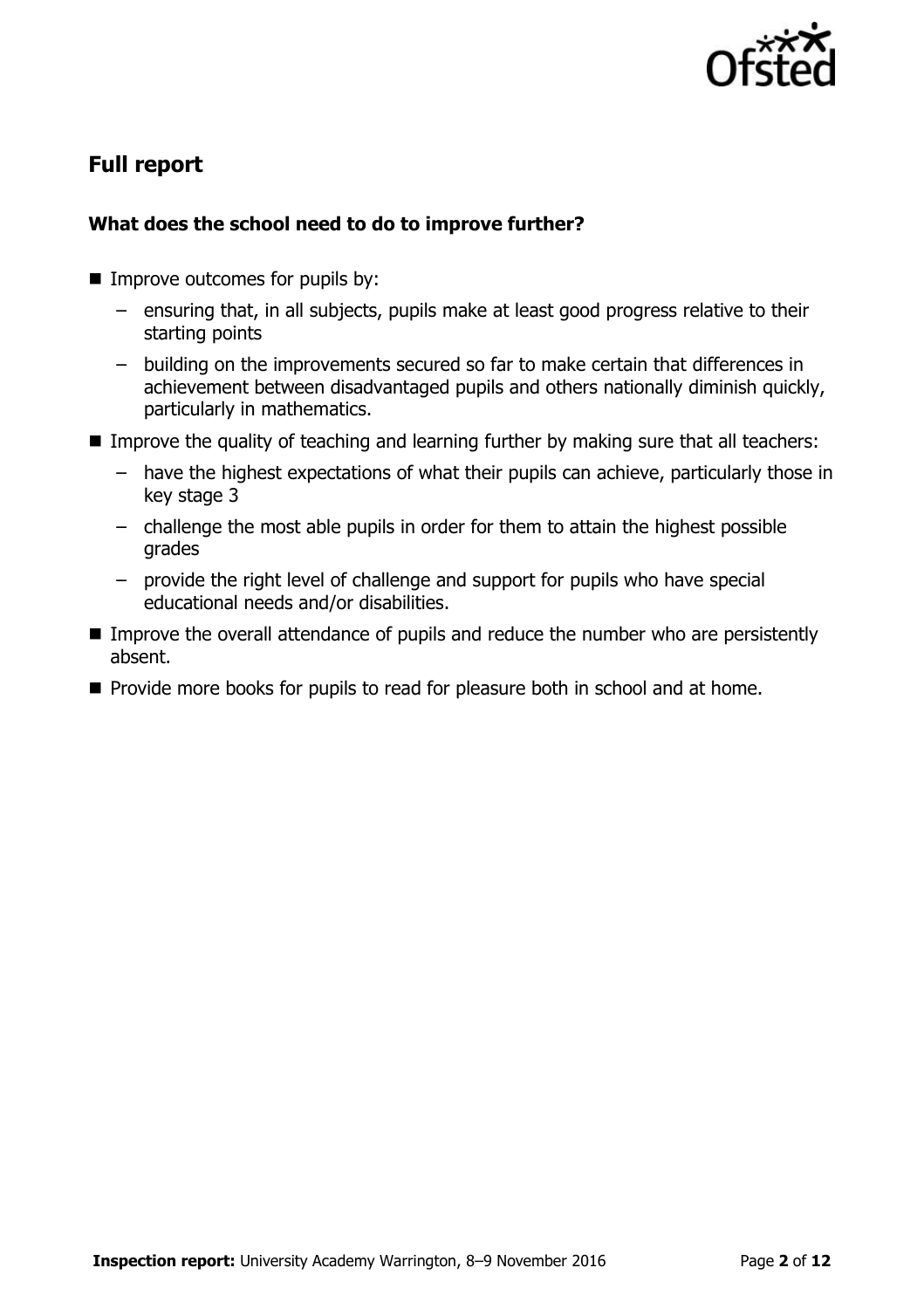

## **Inspection judgements**

### **Effectiveness of leadership and management Good**

- Since taking up her post in September 2015, the principal, through strong leadership, has enabled the school to travel a considerable distance on its journey of improvement in a short time. It is particularly impressive that she has managed to take the whole of the school community with her on this journey. Staff, pupils and parents praise the difference she has made. As one pupil said, 'She has changed the school completely in a positive way.'
- The self-evaluation document presents an accurate assessment of the distance travelled so far. It is also very clear about the areas that require further improvement. The statement of action document provides a clear plan for the next stage of the journey as the school moves towards further sustained improvement.
- $\blacksquare$  It is clear that staff and pupils feel valued. They form strong, positive relationships with each other that are based on mutual respect. The responses to the staff online questionnaire were overwhelmingly positive. All those who responded think that the school is well led and managed. They feel supported by leaders and enjoy working at the school.
- The principal's collaborative style of leadership, alongside the support and development opportunities provided by the trust, means that senior and middle leaders are now working more effectively. Senior leaders work together very well as a team. Although they lead on specific areas, they support each other, particularly as some are more experienced.
- The overall quality of middle leadership has improved since the last inspection. Some subject leaders are new to post or have taken on wider responsibilities following a recent staffing restructure. Senior leaders have an accurate assessment of which subject leaders require further development and are providing them with the appropriate support and challenge. Heads of department benefit from being part of the trust's subject networks and working with outstanding practitioners in other schools. The departmental self-evaluation documents and actions plans have sharpened middle leaders' focus on their accountability for overall improvement in the school. The leadership of English is particularly strong.
- This is a very inclusive school. Pupils are valued as individuals and feel safe and supported. Several parents who responded to the online survey commented on how much they appreciate this inclusive ethos and the difference it makes to the happiness of their children. This view is summed up in this parental comment: 'Our son is happy and cared for. He is thriving at UAW and we have no doubt he will achieve his full potential.'
- Leadership of the designated provision is very effective. Pupils who attend this provision benefit enormously from high-quality care and education. Parents' comments show how much they value this and the positive impact it is having on their children. They praise the staff for their willingness to 'go above and beyond' to help their children.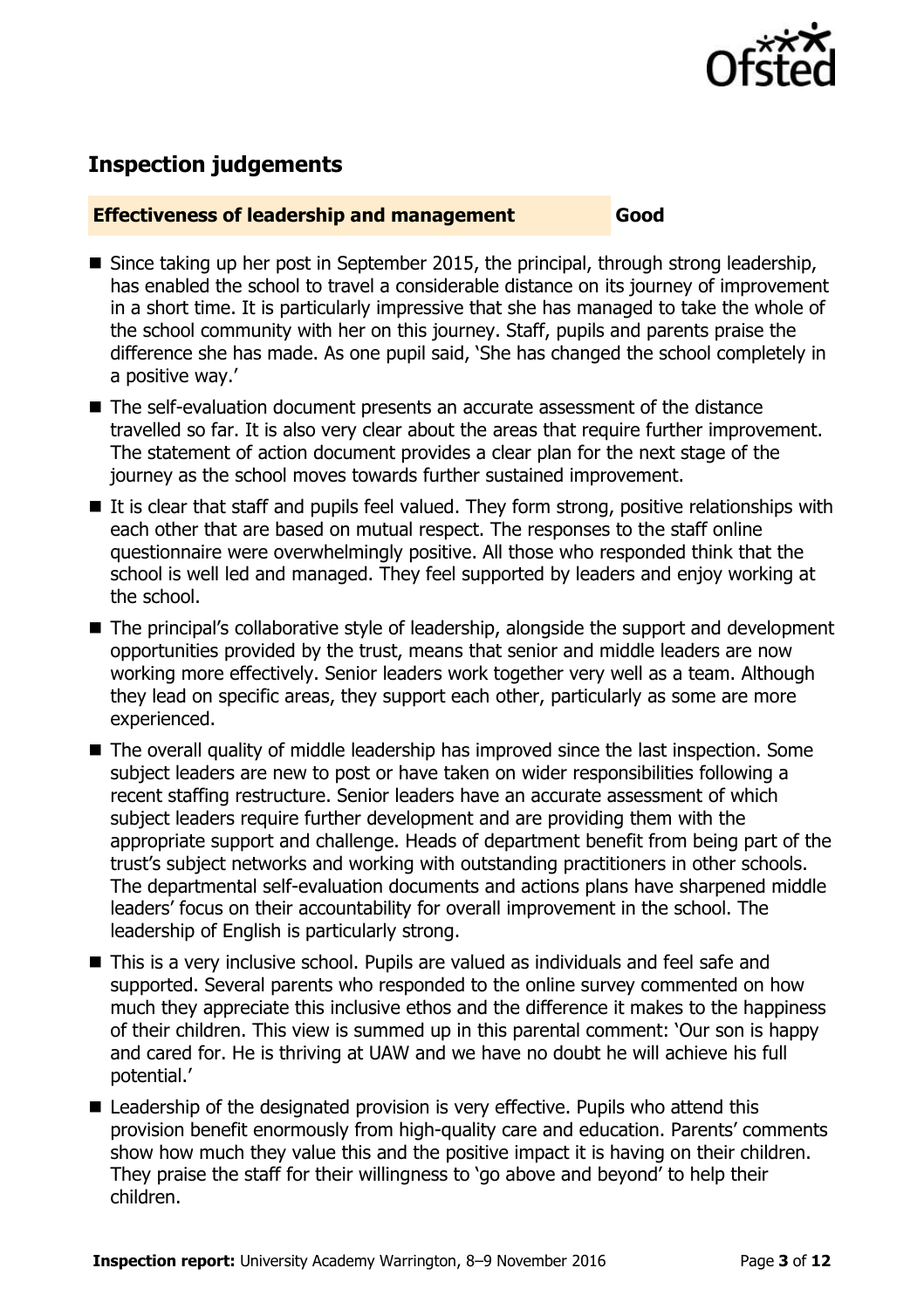

- The leadership of teaching and learning is strong. Senior leaders have an accurate overview of the strengths and the remaining areas requiring improvement in teaching across the school. Appropriate support and challenge for teachers have resulted in an improvement in the quality of teaching across the school. More pupils are now benefiting from good or outstanding teaching.
- **Procedures for managing teachers' performance are now effective. Teachers' targets** are now more sharply focused and clearly linked to the school's action plan. The new system is only in its first full cycle but there is clear evidence that the principal is using it effectively to manage teachers' performance.
- Senior leaders have developed an appropriate curriculum to meet pupils' needs. Pupils have access to a wide range of subjects despite the small size of the school. Personal, social, health and economic education is delivered via 'thematic curriculum days' throughout the year. A range of relevant and important topics are covered on these days, such as online safety, and sex and relationships education. However, leaders have not thought enough about the implications for those pupils who are absent on these days.
- All departments have audited how their programmes of study contribute to pupils' spiritual, moral, social and cultural development. The high priority that leaders give to this aspect of pupils' development is evident in the thoughtful and respectful way that pupils conduct themselves throughout the school day. This was seen particularly during a Year 9 assembly on the theme of Remembrance Day.
- Leaders ensure that the curriculum provides a range of enrichment opportunities for pupils. One of the ways this is done is through 'experience week' in July. Pupils speak very positively about the activities that they engage in during this week, which contribute significantly to the community ethos of the school. Activities such as fundraising days, a European referendum campaign and vote, and leadership opportunities are some of the ways by which pupils are prepared effectively for life in modern Britain.
- **Pupils supported by the Year 7 literacy and numeracy catch-up funding make** accelerated progress in English. The same success is not seen in the progress that they make in mathematics. Leaders recognised that the strategies that were used last year did not have enough impact. A new strategy has been introduced this year to help these pupils to improve their numeracy skills.
- **Pupil premium funding is used very effectively to improve outcomes for pupils in** English. So successful has this been that in 2016, disadvantaged pupils achieved at least as well as others nationally in this subject. This success has not been seen in other subject areas, where differences between the achievement of disadvantaged pupils and that of others nationally are not diminishing quickly enough. This is particularly the case in mathematics, where leaders have not had a sharp enough focus on implementing strategies to improve the attainment and progress of these pupils. Every subject teacher knows who the disadvantaged pupils are in their classes, but leaders have not been effective enough in checking what teachers then do to ensure that these pupils achieve well. Leaders have only just begun to focus specifically on ensuring that the most able disadvantaged pupils attain high grades.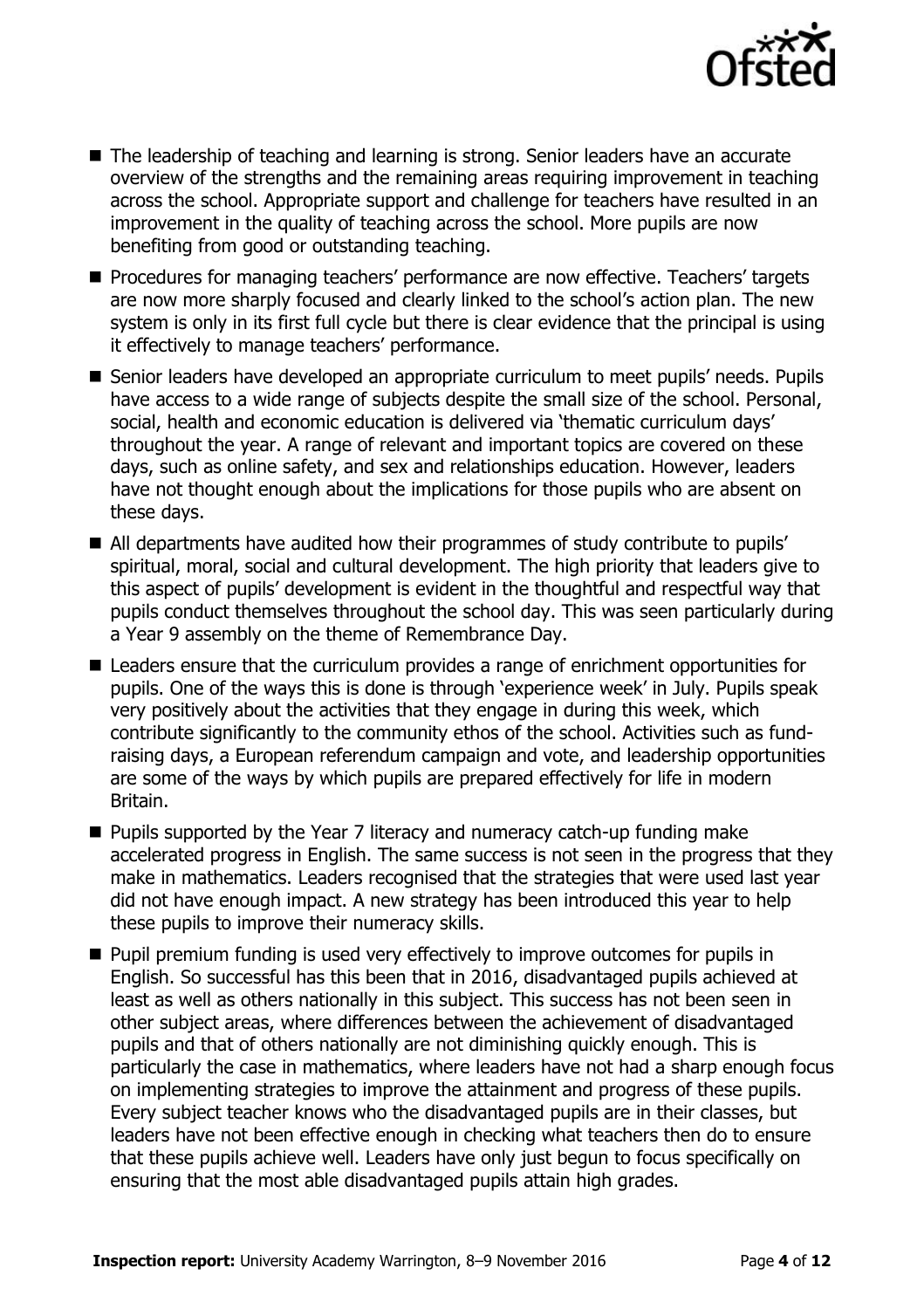

- **Pupils who are supported by special educational needs funding make generally good** progress during their time in school. There is no doubt that pupils who have special educational needs and/or disabilities are cared for, valued and supported. However, leaders do not focus sharply enough on tracking the progress that these pupils make.
- The principal and other leaders value the support they receive from the trust. They feel that belonging to a wider network is particularly valuable for such a small school. The impact of the trust's work can be seen in the improved quality of leadership across the school.

### **Governance of the school**

■ The local governing body, known as the statement of action committee, is a small group that focuses its attention on the progress of pupils. The chair of this committee is a national leader of governance and has supported the principal effectively through her first year in post. The chair has a clear understanding about what is needed for the school to improve further. As he explained, 'It is about being sustainable, not about quick fixes.' The minutes of meetings provide clear evidence of challenge, particularly to middle leaders. He is also aware that governors need to focus more on the progress of pupils lower down the school rather than just those in Year 11.

### **Safeguarding**

- $\blacksquare$  The arrangements for safeguarding are effective.
- The work the school does to keep its pupils safe is of a very high quality. Leadership of this area is very strong. The 'Keep Kids Safe' team comprises a group of staff who are very skilled in supporting and safeguarding pupils. Staff engage very effectively and appropriately with parents and external agencies to make sure that all pupils are supported and safe. Procedures to ensure that all staff receive relevant training are extremely robust, as are the protocols and practices for record-keeping. Leaders ensure that relevant staff training, for example on such areas as radicalisation and extremism, is followed up with assemblies for pupils to raise their awareness.

### **Quality of teaching, learning and assessment Requires improvement**

- Leaders' actions have brought about improvements to the quality of teaching, but it still varies too much, both within and between subjects. Many pupils are benefiting from good or better teaching, but this is not consistent throughout the school. Some pupils do not receive high-quality teaching and this prevents them from making the best possible progress.
- $\blacksquare$  Not all teachers have high enough expectations of what their pupils can achieve. This lack of challenge is preventing some pupils, particularly the most able, from making good progress. Too many pupils are not making enough progress during key stage 3. The targets that pupils are given in Years 7, 8 and 9 are not high enough. This lowers teachers' expectations of what their pupils can achieve, which has a detrimental effect on their rate of progress.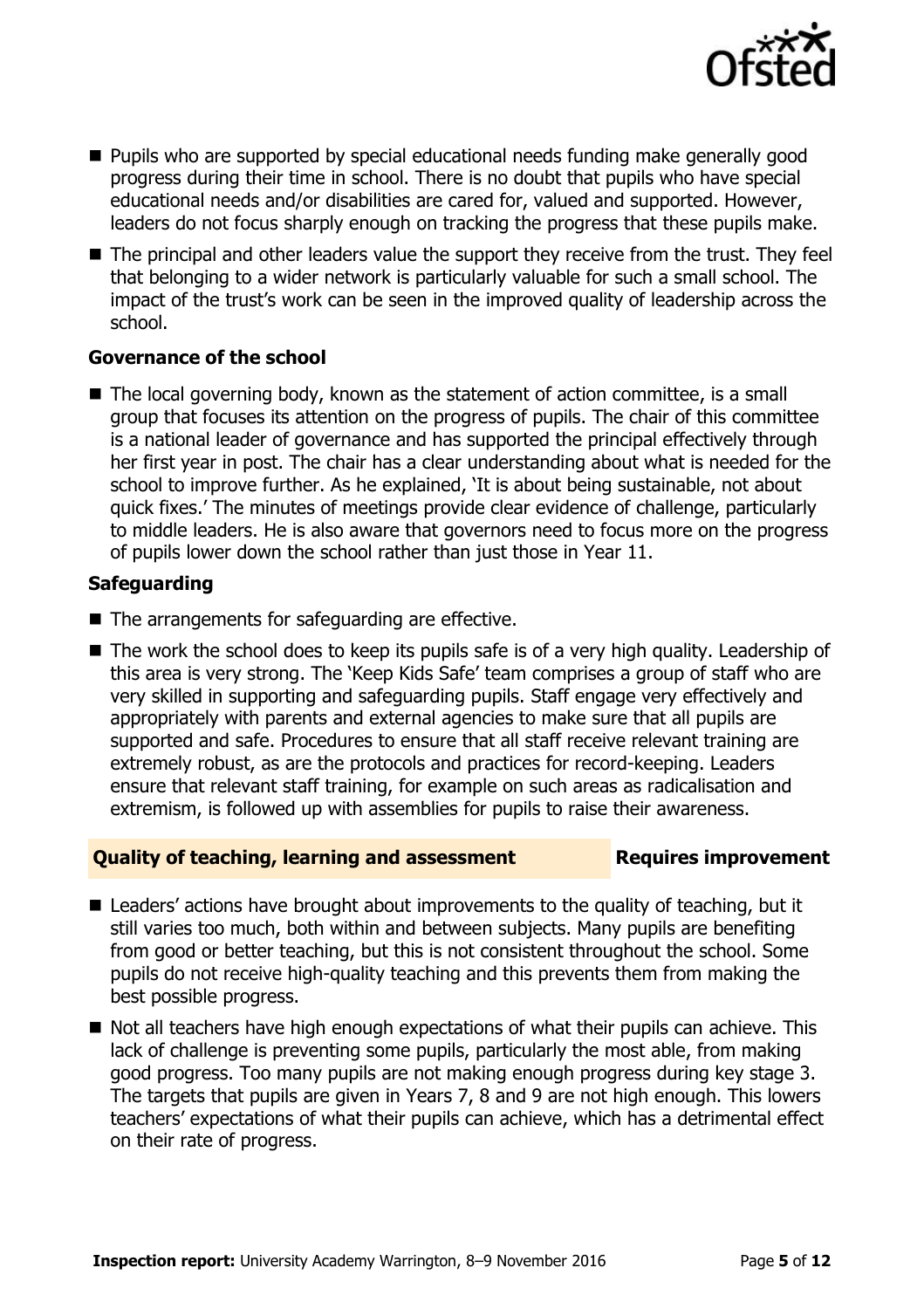

- Leaders ensure that all teachers have information about the particular needs of pupils in their classes. However, not enough teachers are planning learning effectively to meet these individual needs. This is particularly the case for pupils who have special educational needs and/or disabilities; some teachers do not ensure that these pupils can access the learning and this hampers their progress. For pupils whose starting points are low, the teaching sometimes starts at too high a level or moves on too quickly before skills are embedded.
- There is variability in the impact that teaching assistants have on the progress of the pupils that they support. In a food technology lesson, it was clear that the teacher and teaching assistant plan together to ensure that the pupils being supported are able to get the most out of the lesson and make good progress. However, this effective practice does not happen in all subjects.
- The quality of teachers' questioning is variable. Some use questioning very skilfully to check and develop pupils' understanding. They often give pupils time to think and reflect before offering responses. However, on other occasions, teachers' questioning limits rather than extends pupils' thinking.
- Strategies to improve pupils' literacy have not had enough impact. Not all teachers are making the most of opportunities to develop pupils' literacy and oracy skills. Not enough attention is given to developing pupils' confidence to use the correct terminology across all subjects. The trust's policy on marking for literacy is not practical, which has contributed to inconsistent practice in this area. Also, when pupils do not correct spellings accurately, some teachers do not follow this up.
- $\blacksquare$  The positive relationships that exist between teachers and their pupils contribute significantly to the quality of learning. Many teachers use their expertise and passion for their subjects, coupled with their knowledge of their pupils, to enthuse and involve them in their learning. In key stage 4, teachers focus on developing the skills that pupils need to be successful in examinations. Alongside this, they focus on building pupils' confidence and deepening their understanding of the subjects.

### **Personal development, behaviour and welfare Good**

### **Personal development and welfare**

- The school's work to promote pupils' personal development and welfare is good. Staff know and care for their pupils well. The nurturing ethos throughout the school creates an environment in which pupils are happy and can flourish.
- All pupils are cared for well in this school, particularly the vulnerable. Pupils who have special educational needs and/or disabilities and children looked after are given extremely effective personalised support to help them thrive.
- Leaders have created a culture in school that values individuals, recognising that everyone is different but equal. This creates an environment in which pupils feel safe and comfortable to be themselves. For example, it gives them confidence to be open about their sexual orientation and gender identity.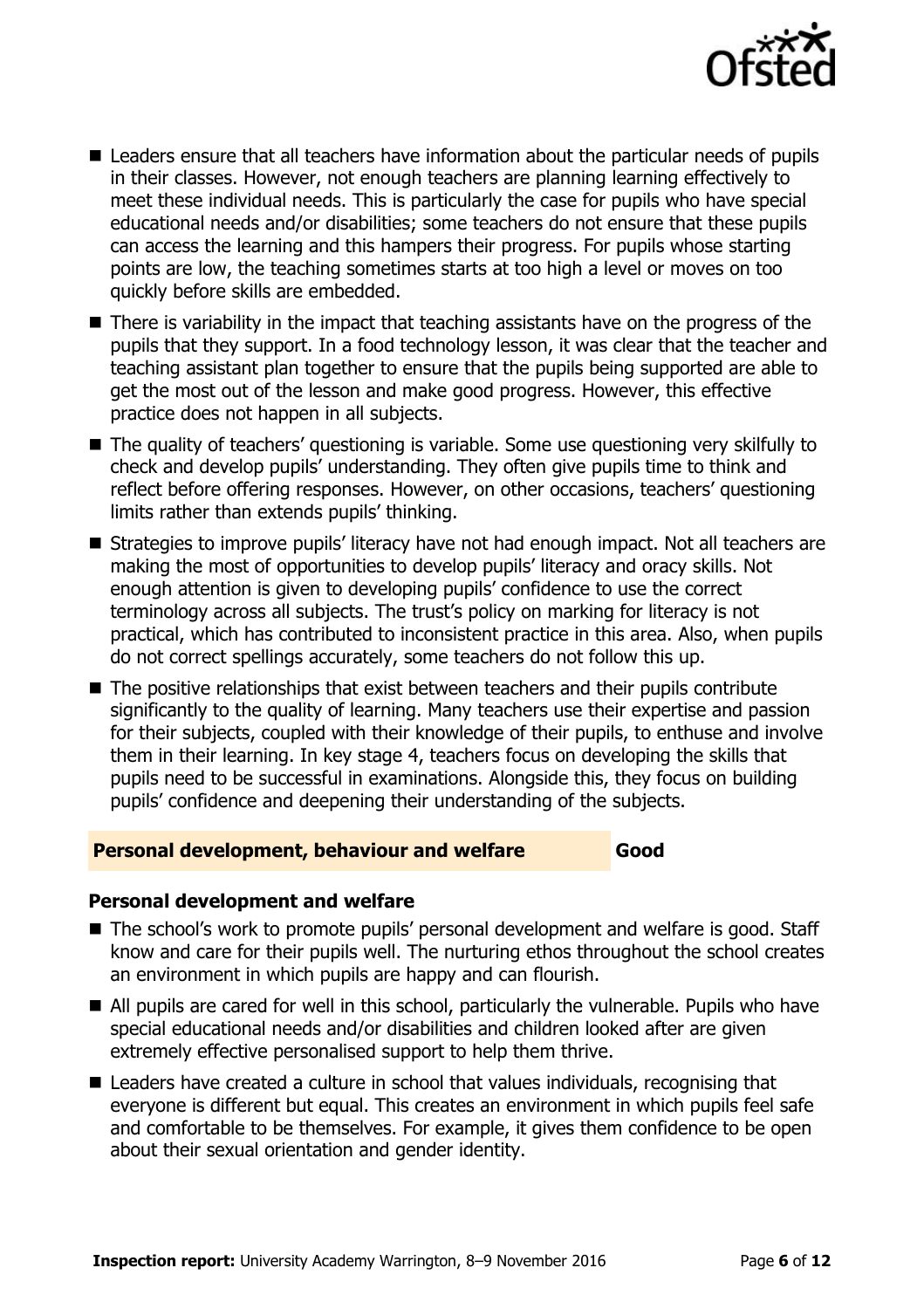

- **Positive relationships based on mutual respect pervade the school. Consequently,** incidents of bullying are rare. Pupils who spoke to inspectors feel that on the few occasions where it does occur, it is dealt with effectively.
- Leaders monitor effectively the welfare and emotional well-being of the small number of pupils who attend alternative provision. Robust communication procedures exist between school staff and the providers.
- Leaders support pupils effectively in the transition from primary to secondary school. Several parents who responded to the online survey commented on how well their children have settled into Year 7. These parents are pleased with how effective staff are at dealing with any concerns that may arise. Year 7 pupils who spoke to inspectors were very happy that they had chosen to come to this school.
- **Pupils benefit from an effective careers education, information, advice and quidance** programme that focuses on raising aspirations, particularly for disadvantaged pupils. For example, all Year 8 pupils were taken on a visit to Chester University to raise their awareness of higher education.

### **Behaviour**

- The behaviour of pupils is good. Pupils are friendly and polite and behave very well around the school. During breaks and lunchtimes, when they are socialising with each other, their behaviour is calm and mature. They respect the school environment and look very smart in their uniforms.
- Behaviour in lessons has improved since the last inspection. A new behaviour and rewards system that was introduced at the start of last year has had a positive impact. Pupils say that there is still a very small number of their peers whose behaviour disrupts learning, but this does not happen often. This is reflected in the reduction of 'on-call' incidents during lessons.
- There has been a reduction in the number of fixed-term exclusions since the last inspection. Leaders are now more likely to use in-house strategies with challenging pupils in order to keep them in school. Working restoratively with pupils has reduced the number of those who demonstrate repeatedly challenging behaviour.
- Strategies to improve pupils' attendance have had some but not a great deal of impact. The rates of overall and persistent absence remain higher than national averages. There has, however, been some improvement in the attendance of disadvantaged pupils and those who have special educational needs and/or disabilities.

### **Outcomes for pupils Requires improvement**

- Too many pupils do not make good progress throughout their time in school. The progress pupils make across a range of subjects by the time they leave school has been below the national average for the last two years.
- While some subjects saw improved outcomes in 2016, this was not the case in mathematics in terms of pupils' attainment and progress. Differences between the achievement of disadvantaged pupils and that of others nationally are not diminishing quickly in this subject.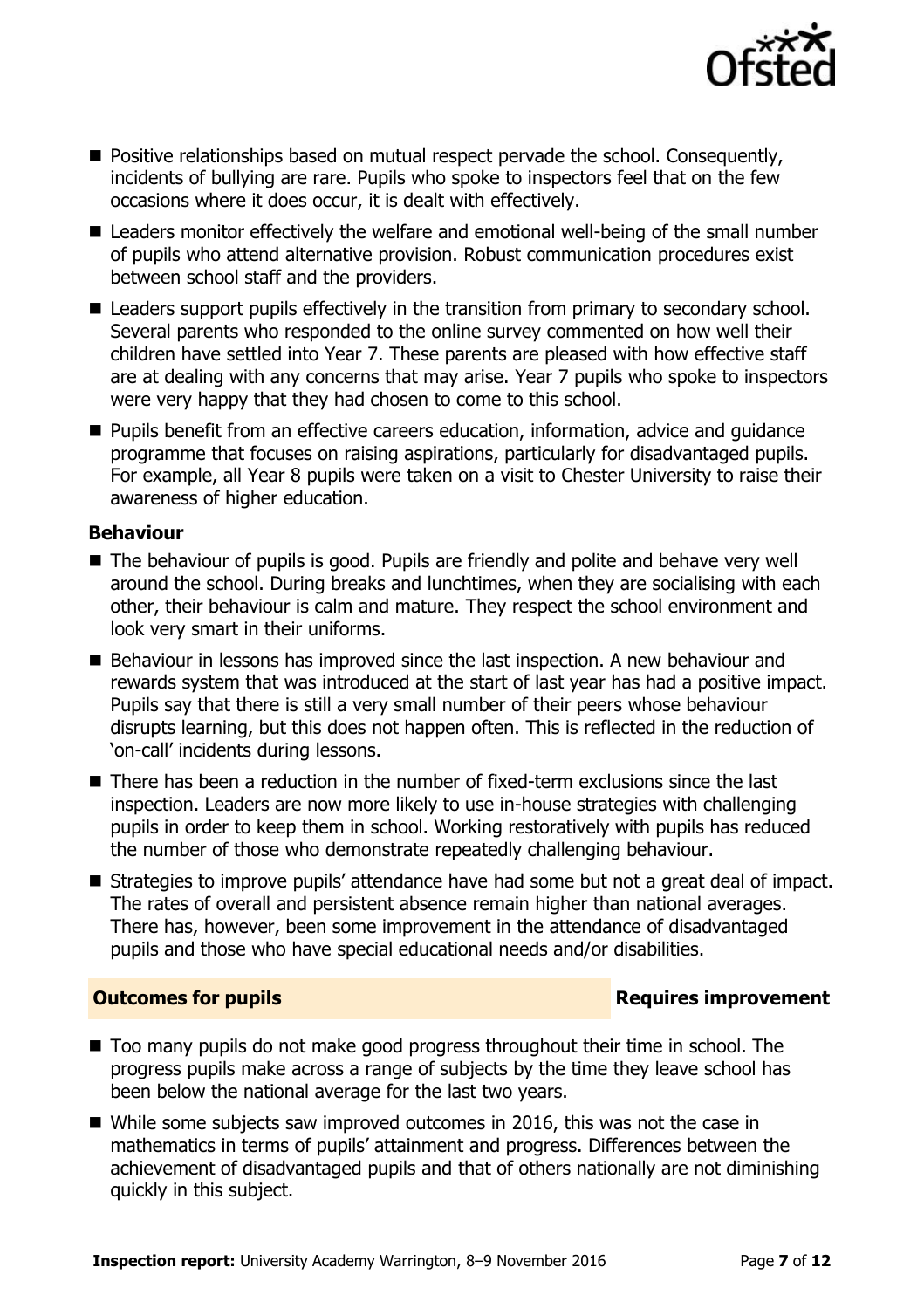

- Very strong teaching and leadership in the English department have led to greatly improved outcomes for pupils in this subject in 2016. Disadvantaged pupils achieve at least as well as others nationally in this subject.
- Not enough pupils attain the highest possible grades at GCSE. While some teachers have very high expectations of their most able pupils, this is not consistent throughout the school. The level of challenge for these pupils is too low in some lessons.
- The school's information indicates that the current Year 11 pupils are making better progress than their peers did in the previous two years. However, the same information also shows that pupils are not making consistently good progress in key stage 3. Leaders do not set high enough targets for pupils in key stage 3, which has a detrimental effect on their progress.
- Leaders monitor the progress of children who are looked after rigorously, ensuring that interventions are appropriately targeted. Consequently, these pupils make good progress relative to their starting points.
- The monitoring of the progress of pupils who have special educational needs and/or disabilities is less well developed. Leaders collect information but their analysis does not focus rigorously enough on the progress these pupils are making relative to their starting points.
- Strong leadership of the designated provision means that pupils there benefit from very effective teaching and support. As a result, they make very good progress. Highly skilled teaching assistants in this provision contribute significantly to pupils' progress. Pupils speak very highly of the support they receive, as do their parents.
- Strategies to improve pupils' literacy and oracy have not had enough impact. Efforts to develop pupils' habits of reading for pleasure have had limited success as this area of the school is very under-resourced. Funding has not been made available to create a library and purchase enough books for pupils to read at school and at home.
- The small number of pupils who attend alternative provision are making good progress on accredited courses that are appropriate for their abilities and interests. The qualifications they are set to achieve are designed to help them move smoothly on to further education or training.
- **Destination information for pupils who left the school this summer shows that they are** being well prepared to move into further education, training or employment. This provides evidence of an appropriate curriculum and effective careers education, information, advice and guidance.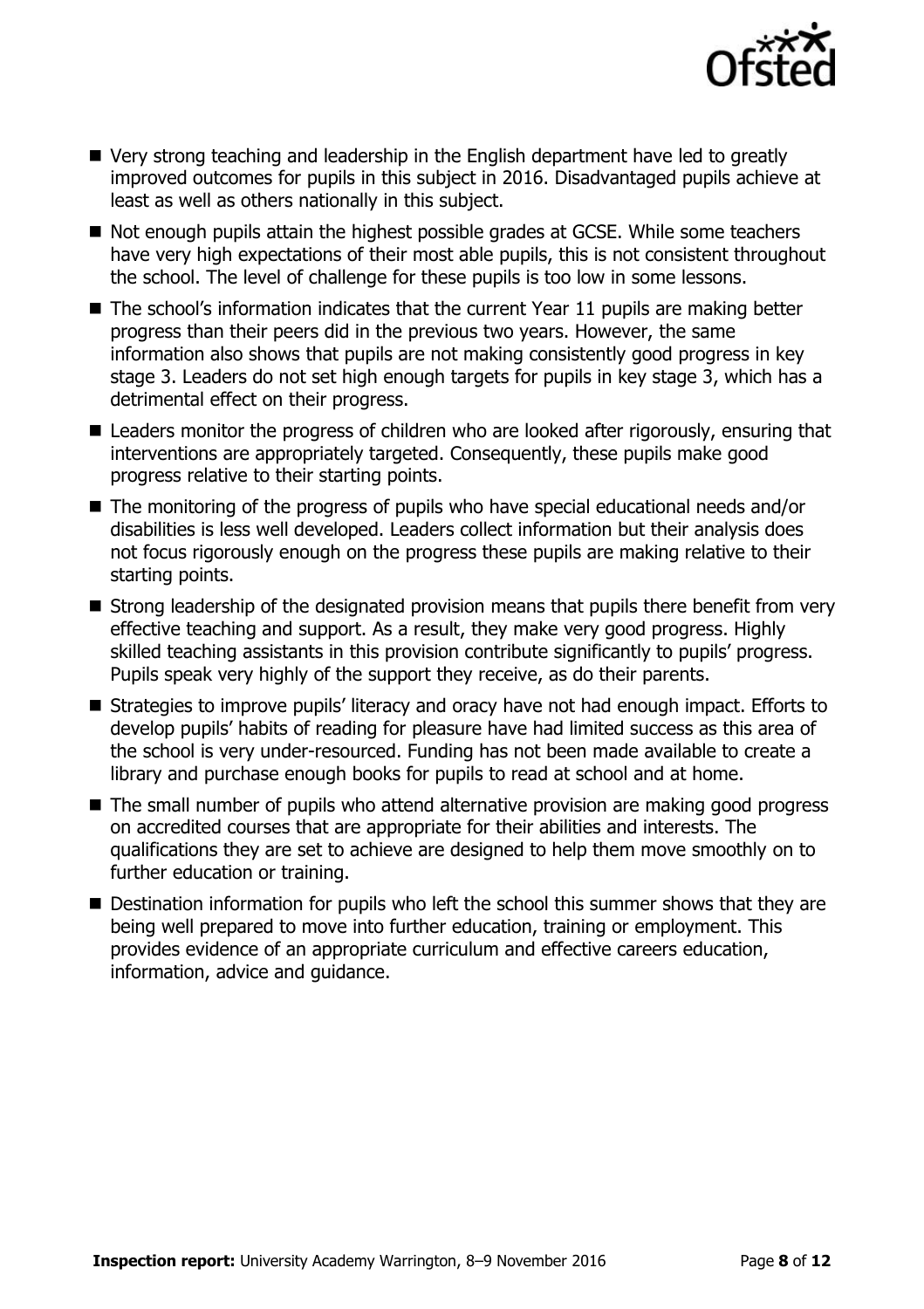

# **School details**

| Unique reference number  | 139072     |
|--------------------------|------------|
| Local authority          | Warrington |
| <b>Inspection number</b> | 10020980   |

This inspection of the school was carried out under section 5 of the Education Act 2005.

| Type of school                      | Secondary comprehensive    |
|-------------------------------------|----------------------------|
| School category                     | Academy sponsor-led        |
| Age range of pupils                 | 11 to 16                   |
| <b>Gender of pupils</b>             | Mixed                      |
| Number of pupils on the school roll | 411                        |
| Appropriate authority               | The governing body         |
| Chair                               | Andy Wilson                |
| Principal                           | Misia Barclay              |
| Telephone number                    | 01925 822632               |
| Website                             | www.uawarrington.org       |
| <b>Email address</b>                | principal@uawarrington.org |
| Date of previous inspection         | 25 November 2014           |

### **Information about this school**

- The school complies with Department for Education guidance on what academies should publish.
- The school meets requirements on the publication of specified information on its website.
- The school is much smaller than the average-sized secondary school.
- The proportion of pupils who are disadvantaged and therefore supported by the pupil premium is well above the national average.
- The proportions of pupils from minority ethnic groups and those who speak English as an additional language are well below the national average.
- The proportion of pupils who have special educational needs and/or disabilities is higher than the national average.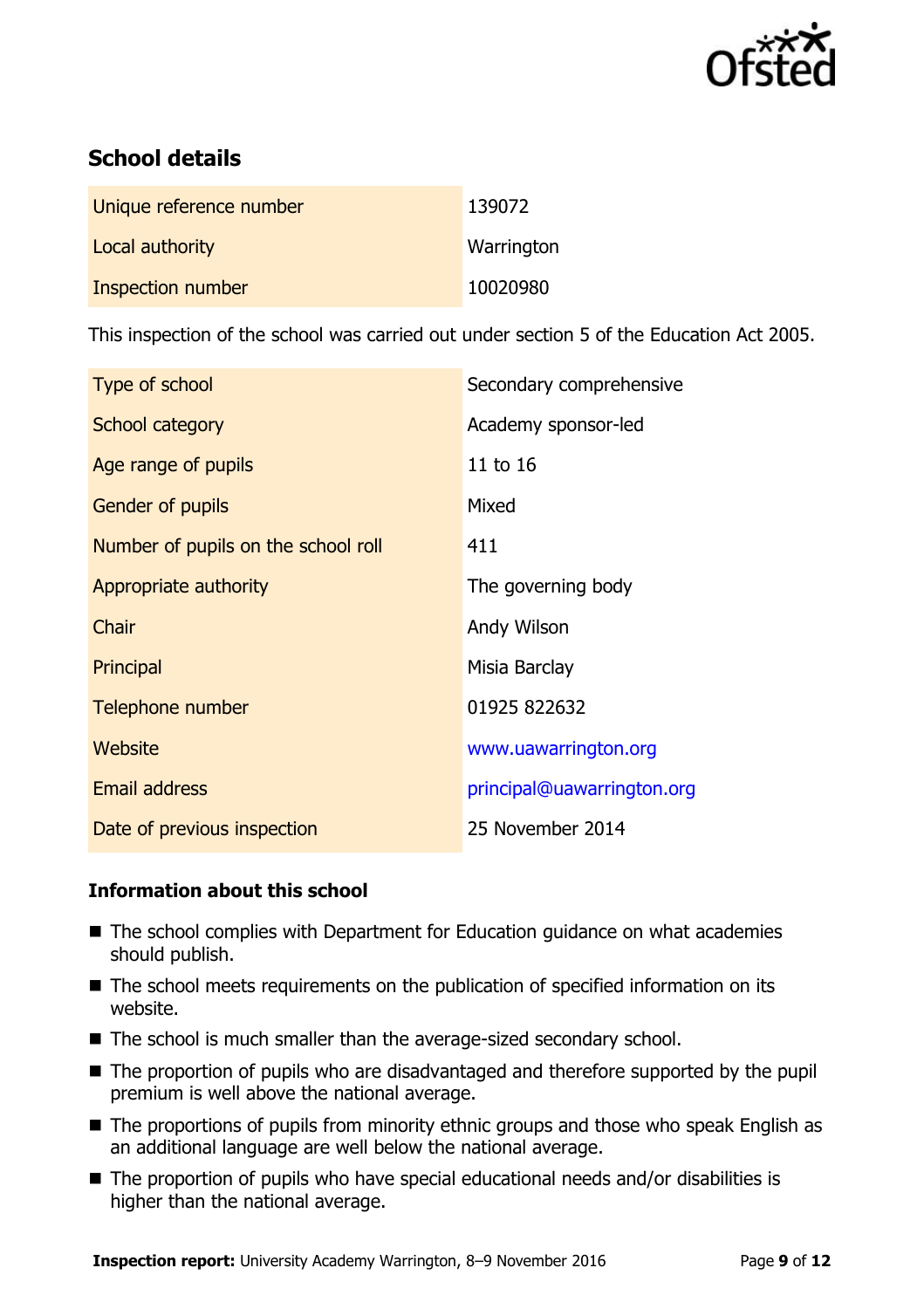

- At the time of the inspection, six pupils follow alternative educational provision off the school site at the following providers: New Horizons and Cornerstones.
- The school has a designated provision resource unit with 12 places for pupils who have cognition and learning difficulties.
- The school meets the government's current floor standards, which set the minimum expectations for pupils' attainment and progress.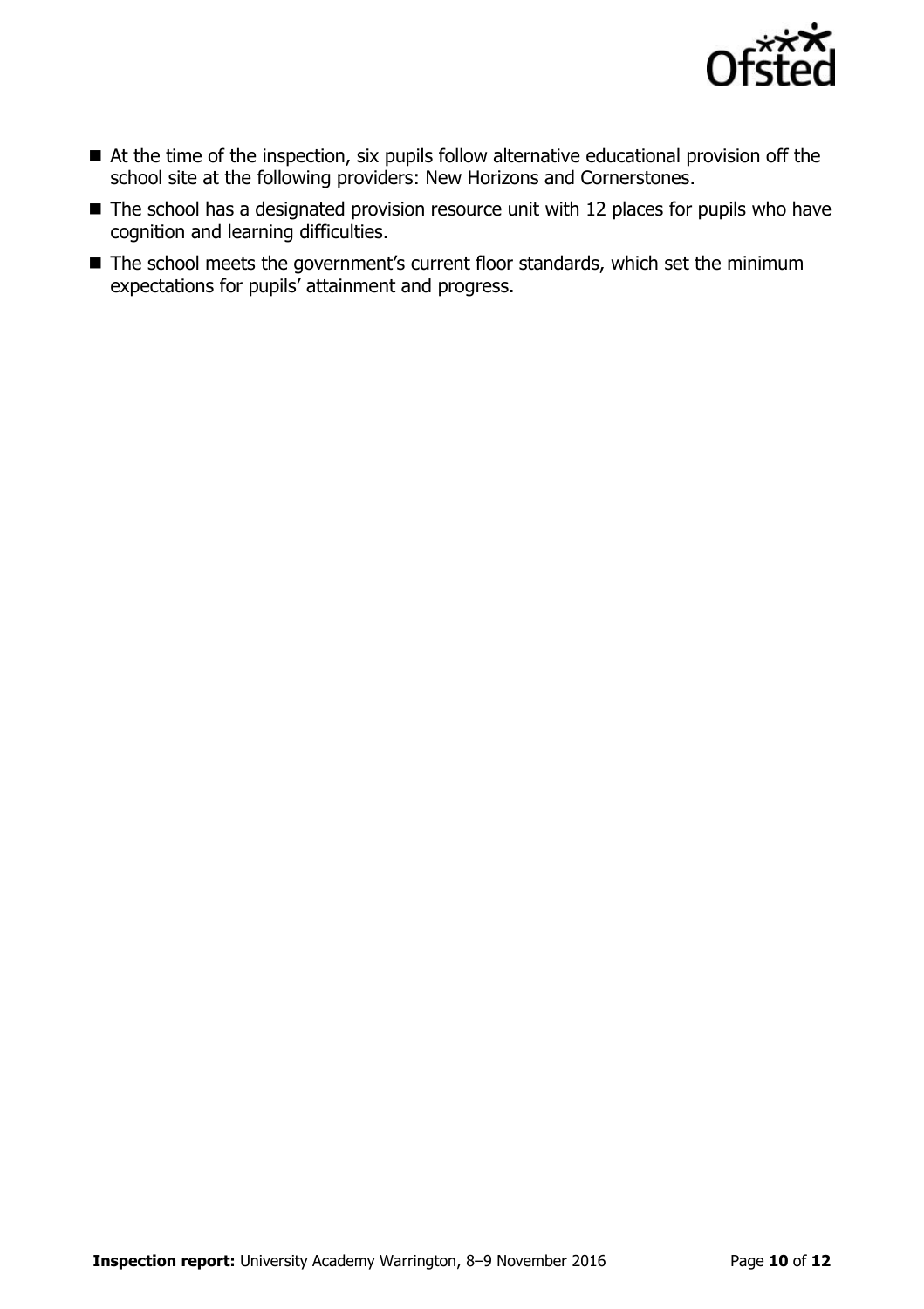

# **Information about this inspection**

- Inspectors observed teaching and learning in lessons across a range of subjects, including some joint observations with senior leaders. They carried out a work scrutiny with senior leaders.
- Inspectors met with three groups of pupils, and talked with others informally during breaks and lunchtimes. Discussions were held with staff, including senior and middle leaders. A meeting was held with the chair of the statement of action committee (local governing body) and the chief executive of the trust.
- Inspectors took account of the 30 responses to Ofsted's online Parent View survey, the 26 online questionnaires completed by staff and the three online questionnaires completed by pupils.
- Inspectors scrutinised a range of documents. These included the school's selfevaluation and action plan, information about the school's performance and a selection of policies.

### **Inspection team**

| Anne Seneviratne, lead inspector | Her Majesty's Inspector |
|----------------------------------|-------------------------|
| Elizabeth Haddock                | <b>Ofsted Inspector</b> |
| David Roberts                    | <b>Ofsted Inspector</b> |